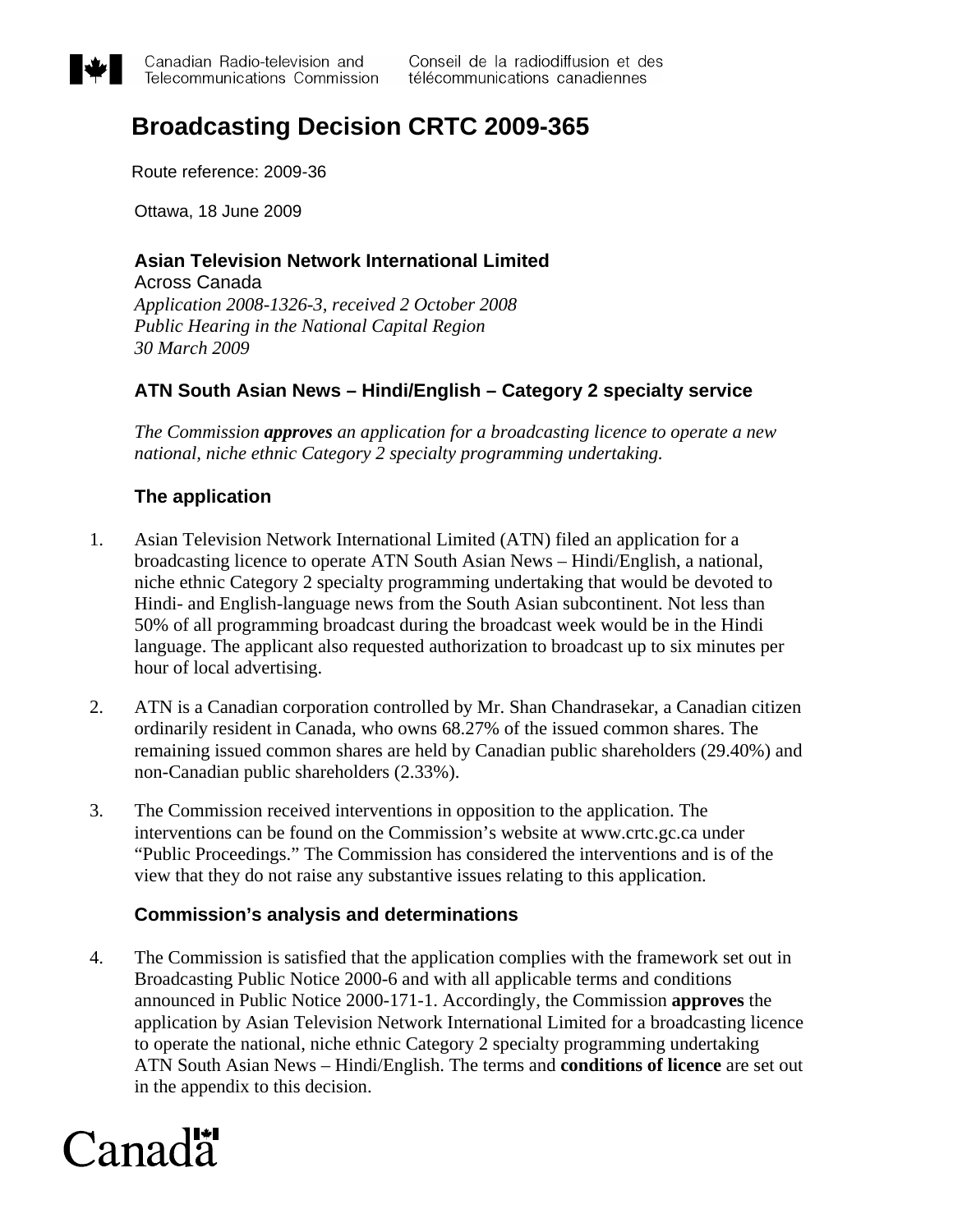5. With respect to the request to broadcast up to six minutes per hour of local advertising, the Commission notes that it generally permits new ethnic specialty services to broadcast up to six minutes per hour of local advertising, unless an intervener makes a compelling case to the contrary (see Broadcasting Public Notice 2005-104). In the present case, there were no interventions opposing the proposal to broadcast local advertising. The Commission therefore **approves** the applicant's request to broadcast up to six minutes per hour of local advertising. A **condition of licence** to that effect is set out in the appendix to this decision.

# **Reminder**

6. The Commission reminds the applicant that distribution of this service is subject to the applicable distribution rules set out in Broadcasting Public Notice 2008-100.

#### Secretary General

#### **Related documents**

- *Regulatory frameworks for broadcasting distribution undertakings and discretionary programming services –* Regulatory policy, Broadcasting Public Notice CRTC 2008-100, 30 October 2008
- *Revised approach for the consideration of broadcasting licence applications proposing new third-language ethnic Category 2 pay and specialty services*, Broadcasting Public Notice CRTC 2005-104, 23 November 2005
- *Introductory statement Licensing of new digital pay and specialty services Corrected Appendix 2*, Public Notice CRTC 2000-171-1, 6 March 2001
- *Licensing framework policy for new digital pay and specialty services*, Public Notice CRTC 2000-6, 13 January 2000

*This decision is to be appended to the licence. It is available in alternative format upon request and may also be examined in PDF format or in HTML at the following Internet site:* [http://www.crtc.gc.ca.](http://www.crtc.gc.ca/)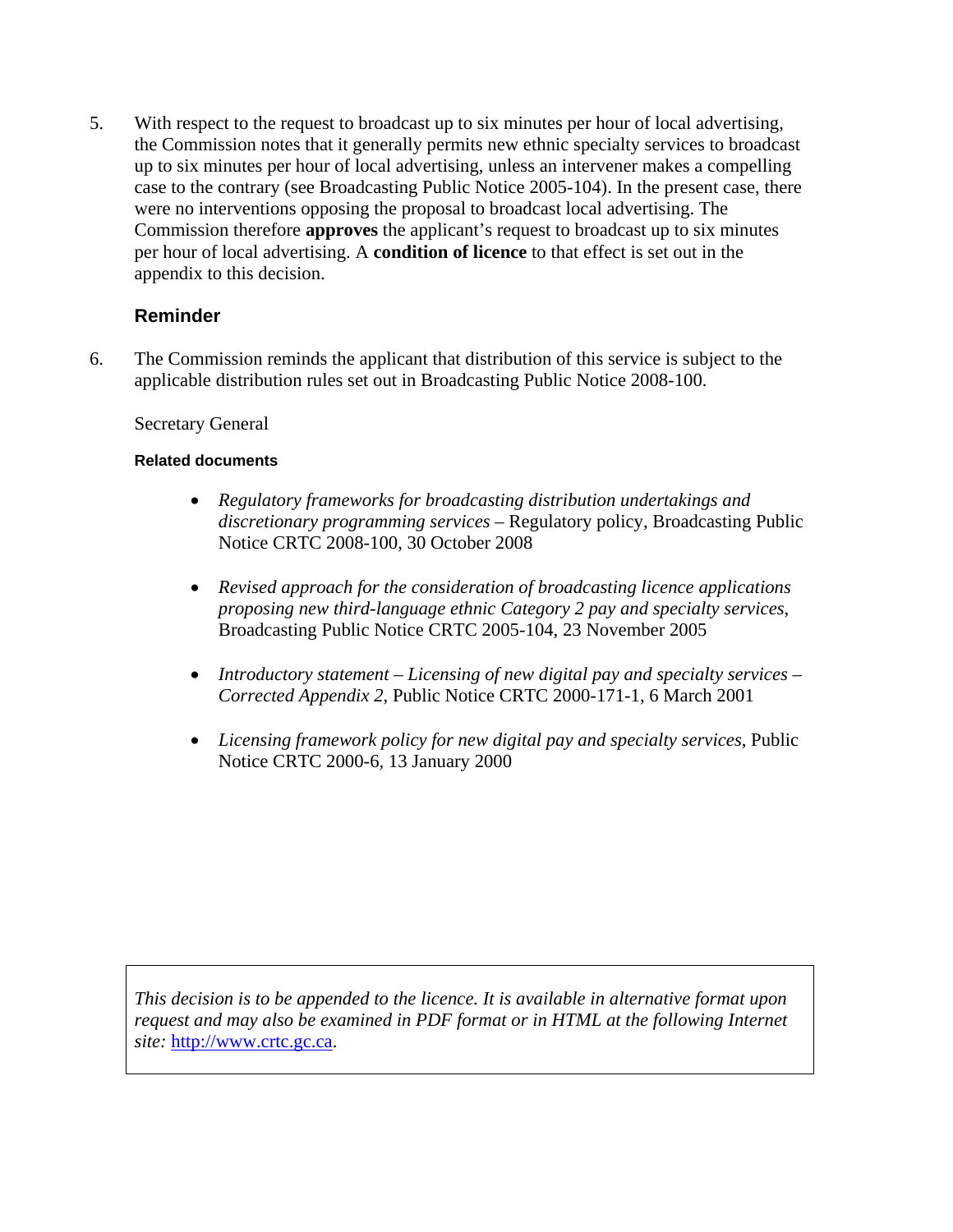# **Appendix to Broadcasting Decision CRTC 2009-365**

# **Terms and conditions of licence for the Category 2 specialty programming undertaking ATN South Asian News – Hindi/English**

# **Terms**

A licence will be issued once the applicant has satisfied the Commission, with supporting documentation, that the following requirements have been met:

- the applicant has entered into a distribution agreement with at least one licensed distributor;
- the applicant has filed with the Commission an executed copy of its amended By-Laws in order to ensure that it will be in compliance at all times with the *Direction to the CRTC (Ineligibility of non-Canadians)*, P.C. 1997-486, 8 April 1997, as amended by P.C. 1998-1268, 15 July 1998; and
- the applicant has informed the Commission in writing that it is prepared to commence operations. The undertaking must be operational at the earliest possible date and in any event no later than 36 months from the date of this decision, unless a request for an extension of time is approved by the Commission before 18 June 2012. In order to ensure that such a request is processed in a timely manner, it should be submitted at least 60 days before that date.

The licence will expire 31 August 2015.

#### **Conditions of licence**

1. The licence will be subject to the conditions set out in *Introductory statement – Licensing of new digital pay and specialty services – Corrected Appendix 2*, Public Notice CRTC 2000-171-1, 6 March 2001, except for condition 4(d), which will not apply, and condition 4(a), which is replaced by:

> Except as otherwise provided in subparagraphs b) and c), the licensee shall not broadcast more than twelve (12) minutes of advertising material during each clock hour, no more than six (6) minutes of which may consist of local advertising.

- 2. The licensee shall provide a national, niche ethnic Category 2 specialty programming service devoted to news from the South Asian subcontinent in the Hindi and English languages.
- 3. The programming shall be drawn exclusively from the following categories set out in item 6 of Schedule I to the *Specialty Services Regulations, 1990*, as amended from time to time: